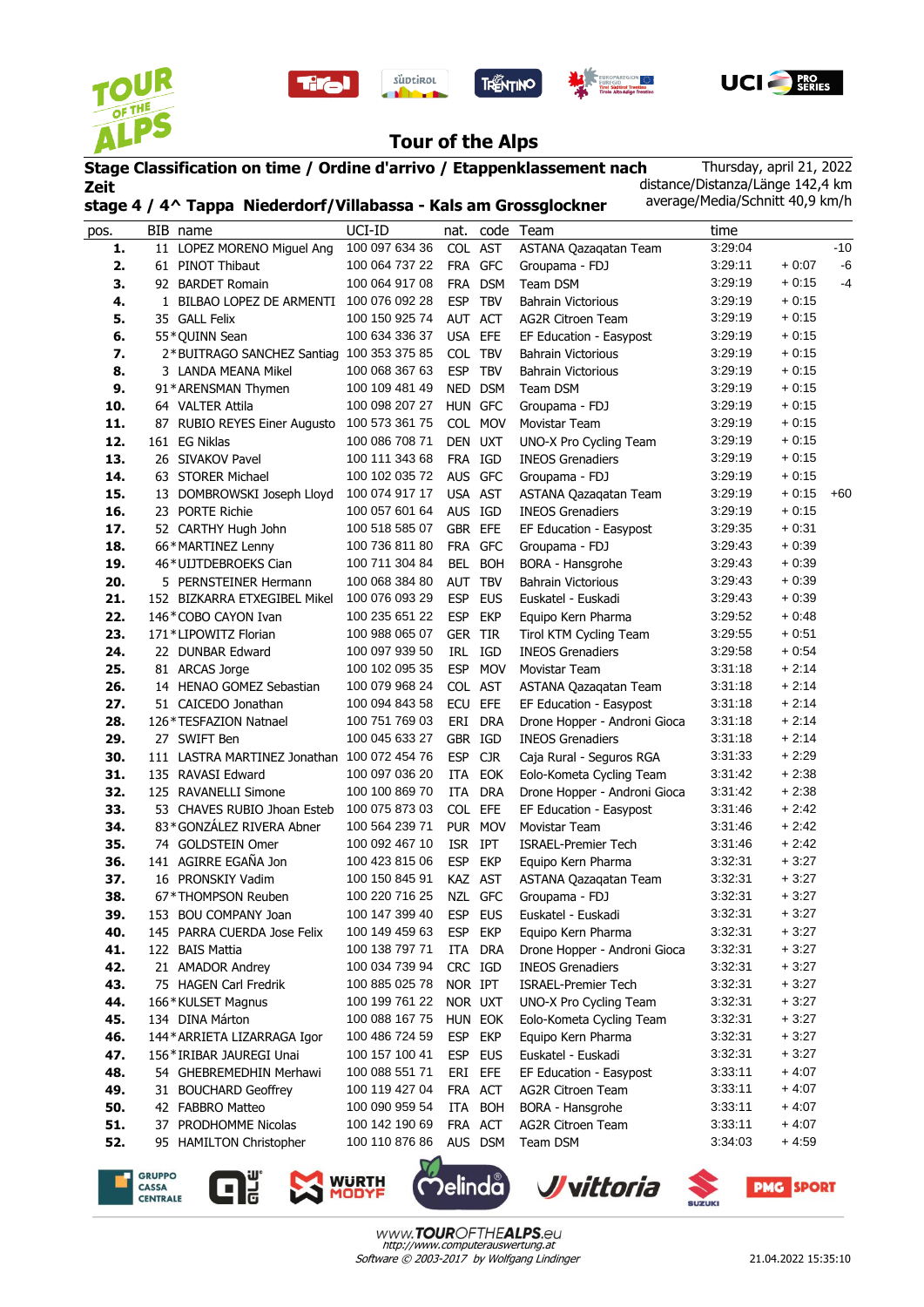| 53.                      | 45 PALZER Anton                                | 101 133 963 17                           | GER BOH            |                   | BORA - Hansgrohe                                     | 3:34:16            | $+5:12$           |
|--------------------------|------------------------------------------------|------------------------------------------|--------------------|-------------------|------------------------------------------------------|--------------------|-------------------|
| 54.                      | 114 JOHNSTON Calum                             | 100 159 028 29                           | GBR CJR            |                   | Caja Rural - Seguros RGA                             | 3:34:16            | $+5:12$           |
| 55.                      | 174*VACEK Karel                                | 100 347 256 77                           | CZE TIR            |                   | Tirol KTM Cycling Team                               | 3:34:16            | $+5:12$           |
| 56.                      | 133*FETTER Erik                                | 100 236 030 13                           | HUN EOK            |                   | Eolo-Kometa Cycling Team                             | 3:34:16            | $+5:12$           |
| 57.                      | 82 BARTA William                               | 100 100 895 96                           | USA MOV            |                   | Movistar Team                                        | 3:34:16            | $+5:12$           |
| 58.                      | 102 CAÑAVERAL VARGAS Johnat                    | 100 098 730 65                           | COL BCF            |                   | Bardiani CSF Faizane'                                | 3:34:16            | $+5:12$           |
| 59.                      | 43 GAMPER Patrick                              | 100 109 662 36                           | AUT BOH            |                   | BORA - Hansgrohe                                     | 3:34:16            | $+5:12$           |
| 60.                      | 44 KÄMNA Lennard                               | 100 097 741 46                           | GER BOH            |                   | BORA - Hansgrohe                                     | 3:34:16            | $+5:12$           |
| 61.                      | 25 RIVERA VARGAS Brandon S                     | 100 088 627 50                           | COL IGD            |                   | <b>INEOS Grenadiers</b>                              | 3:34:16            | $+5:12$           |
| 62.                      | 113 CEPEDA Jefferson                           | 100 096 889 67                           | ECU                | <b>CJR</b>        | Caja Rural - Seguros RGA                             | 3:34:16            | $+5:12$           |
| 63.                      | 97*REINDERINK Pepijn                           | 100 231 431 70                           | <b>NED</b>         | <b>DSM</b>        | Team DSM                                             | 3:34:34            | $+5:30$           |
| 64.                      | 106 * RASTELLI Luca                            | 100 159 050 51                           | ITA                | <b>BCF</b>        | Bardiani CSF Faizane'                                | 3:34:38            | $+5:34$           |
| 65.                      | 115*PIRA PARADA Yesid                          | 101 012 300 89                           | COL CJR            |                   | Caja Rural - Seguros RGA                             | 3:34:38            | $+5:34$           |
| 66.                      | 103 COVILI Luca                                | 100 101 857 88                           | <b>ITA</b>         | <b>BCF</b>        | Bardiani CSF Faizane'                                | 3:34:38            | $+5:34$           |
| 67.                      | 155 ETXEBERRIA ZAFRA Asier                     | 100 424 787 08                           | <b>ESP</b>         | <b>EUS</b>        | Euskatel - Euskadi                                   | 3:34:47            | $+5:43$           |
| 68.                      | 123 BISOLTI Alessandro                         | 100 053 909 58                           | ITA                | <b>DRA</b>        | Drone Hopper - Androni Gioca                         | 3:35:43            | $+6:39$           |
| 69.                      | 104 * EL GOUZI Omar                            | 100 159 207 14                           | <b>ITA</b>         | <b>BCF</b>        | Bardiani CSF Faizane'                                | 3:36:52            | $+7:48$           |
| 70.                      | 173*MCLAIN Logan                               | 100 634 766 79                           | <b>USA</b>         | TIR               | Tirol KTM Cycling Team                               | 3:36:52            | $+7:48$           |
| 71.                      | 24 PUCCIO Salvatore                            | 100 055 878 87                           | ITA                | IGD               | <b>INEOS Grenadiers</b>                              | 3:36:52            | $+7:48$           |
| 72.                      | 85*HOLLMANN Juri                               | 100 109 776 53                           | GER MOV            |                   | Movistar Team                                        | 3:36:52            | $+7:48$           |
| 73.                      | 86 ROJAS José                                  | 100 029 109 90                           | <b>ESP</b>         | <b>MOV</b>        | Movistar Team                                        | 3:36:52            | $+7:48$           |
| 74.                      | 62 BADILATTI Matteo                            | 100 140 939 79                           | SUI GFC            |                   | Groupama - FDJ                                       | 3:36:54            | $+7:50$           |
| 75.                      | 77 PICCOLI James                               | 100 519 942 06                           | CAN IPT            |                   | <b>ISRAEL-Premier Tech</b>                           | 3:37:37            | $+8:33$           |
| 76.                      | 163*URIANSTAD Martin Bugge                     | 100 159 053 54                           | NOR UXT            |                   | UNO-X Pro Cycling Team                               | 3:38:40            | $+9:36$           |
| 77.                      | 93*BRENNER Marco                               | 100 363 549 74                           | GER DSM            |                   | Team DSM                                             | 3:38:42            | $+9:38$           |
| 78.                      | 96*POOLE Max                                   | 100 592 337 39                           | GBR DSM            |                   | Team DSM                                             | 3:38:42            | $+9:38$           |
| 79.                      | 172 * ENGELHARDT Felix                         | 100 363 511 36                           | <b>GER TIR</b>     |                   | Tirol KTM Cycling Team                               | 3:38:42            | $+9.38$           |
| 80.                      | 176*ROSNER Linus                               | 100 490 391 40                           | <b>GER TIR</b>     |                   | Tirol KTM Cycling Team                               | 3:38:42            | $+9.38$           |
| 81.                      | 137 VIEGAS Daniel                              | 100 107 838 55                           | POR EOK            |                   | Eolo-Kometa Cycling Team                             | 3:38:42            | $+9.38$           |
| 82.                      | 84 * RANGEL COSTA Vinicius                     | 100 531 285 00                           | BRA MOV            |                   | Movistar Team                                        | 3:38:42            | $+9.38$           |
| 83.                      | 6*ZAMBANINI Edoardo                            | 100 300 493 68                           | ITA                | <b>TBV</b>        | Bahrain Victorious                                   | 3:38:42            | $+9:38$           |
| 84.                      | 4 NOVAK Domen                                  | 100 093 724 06                           | <b>SLO</b>         | <b>TBV</b>        | Bahrain Victorious                                   | 3:38:42            | $+9:38$           |
| 85.                      | 76 NIZZOLO Giacomo                             | 100 058 761 60                           | <b>ITA</b>         | <b>IPT</b>        | <b>ISRAEL-Premier Tech</b>                           | 3:38:42            | $+9:38$           |
| 86.                      | 107*ZANA Filippo                               | 100 158 293 70                           | ITA                | <b>BCF</b>        | Bardiani CSF Faizane'                                | 3:38:42            | $+9:38$           |
| 87.                      | 15 NATAROV Yuriy                               | 100 098 181 01                           | KAZ AST            |                   | ASTANA Qazagatan Team                                | 3:38:42            | $+9:38$           |
| 88.                      | 112 AMEZQUETA MORENO Julen                     | 100 100 426 15                           | <b>ESP</b>         | <b>CJR</b>        | Caja Rural - Seguros RGA                             | 3:38:42            | $+9:38$           |
| 89.                      | 157 ITURRIA SEGUROLA Mikel                     | 100 087 485 72                           | <b>ESP</b>         | <b>EUS</b>        | Euskatel - Euskadi                                   | 3:38:42            | $+9.38$           |
| 90.                      | 101 BATTAGLIN Enrico                           | 100 054 674 47                           | ITA                | <b>BCF</b>        | Bardiani CSF Faizane'                                | 3:38:42            | $+9:38$           |
| 91.                      | 73 FROOME Chris                                | 100 043 936 76                           | GBR IPT            |                   | <b>ISRAEL-Premier Tech</b>                           | 3:38:42            | $+9:38$           |
| 92.                      | 143 ARAIZ MICHEL Sergio                        | 100 424 284 87                           | ESP EKP            |                   | Equipo Kern Pharma                                   | 3:38:42            | $+9:38$           |
| 93.                      | 151 BALLARIN MANSO Iker<br>127 ZARDINI Edoardo | 100 423 806 94                           | ESP EUS            |                   | Euskatel - Euskadi                                   | 3:38:42<br>3:38:42 | $+9.38$           |
| 94.                      |                                                | 100 056 581 14                           | ITA DRA            |                   | Drone Hopper - Androni Gioca<br>Euskatel - Euskadi   | 3:38:42            | $+9.38$           |
| 95.<br>96.               | 154 CUADRADO RUIZ DE GAUNA<br>131 BAIS Davide  | 100 417 032 13<br>100 151 318 79         | ESP EUS<br>ITA EOK |                   |                                                      | 3:38:42            | $+9:38$<br>+ 9:38 |
| 97.                      | 167 ABRAHAMSEN Jonas                           | 100 086 594 54                           | NOR UXT            |                   | Eolo-Kometa Cycling Team<br>UNO-X Pro Cycling Team   | 3:38:42            | $+9:38$           |
| 98.                      | 147 LOPEZ CARAVACA Jordi                       | 100 111 531 62                           | ESP EKP            |                   | Equipo Kern Pharma                                   | 3:38:42            | + 9:38            |
| 99.                      | 12 DE LA CRUZ MELGAREJO Da                     | 100 071 758 59                           | ESP AST            |                   | ASTANA Qazaqatan Team                                | 3:38:42            | $+9.38$           |
| 100.                     | 17 FELLINE Fabio                               | 100 059 824 56                           | ITA AST            |                   | ASTANA Qazaqatan Team                                | 3:38:42            | $+9:38$           |
| 101.                     | 162 TRÆEN Torstein                             | 100 098 935 76                           | NOR UXT            |                   | UNO-X Pro Cycling Team                               | 3:38:42            | $+9:38$           |
| 102.                     | 165 KULSET Sindre                              | 100 199 955 22                           | NOR UXT            |                   | UNO-X Pro Cycling Team                               | 3:38:42            | $+9.38$           |
| 103.                     | 177*HÖRANDTNER Moritz                          | 100 772 511 84                           | AUT TIR            |                   | Tirol KTM Cycling Team                               | 3:43:52            | $+14:48$          |
| 104.                     | 175 * ZANGERLE Emanuel                         | 100 351 264 11                           | AUT TIR            |                   | Tirol KTM Cycling Team                               | 3:43:52            | + 14:48           |
|                          |                                                |                                          |                    |                   | Finishing deadline/Tempo massimo/Karenzzeit: 3:54:09 |                    |                   |
|                          |                                                |                                          |                    |                   |                                                      |                    |                   |
| <b>DNF</b><br><b>DNF</b> | 32 BERTHET Clément<br>33 CALMEJANE Lilian      | 100 112 281 36 FRA<br>100 088 951 83 FRA |                    | ACT<br><b>ACT</b> | <b>AG2R Citroen Team</b><br><b>AG2R Citroen Team</b> |                    |                   |
| <b>DNF</b>               | 164*HOLTER Ådne                                | 100 204 339 41 NOR UXT                   |                    |                   | UNO-X Pro Cycling Team                               |                    |                   |
| <b>DNS</b>               | 47 ZWIEHOFF Ben                                | 100 077 062 28 GER BOH                   |                    |                   | BORA - Hansgrohe                                     |                    |                   |
|                          |                                                |                                          |                    |                   |                                                      |                    |                   |

Tour of the Alps 2

Number of starters/Partenti/Anzahl der Starter: 107 Retired/Ritirati/Ausgeschiedene Fahrer: 3

 $\mathbf G^{\text{\tiny U}}$ 

Did not start/Non partenti/Nicht am Start: 1









The finish-judge/Il giudice d'arrivo/Der Zielrichter

Software © 2003-2017 by Wolfgang Lindinger http://www.computerauswertung.at